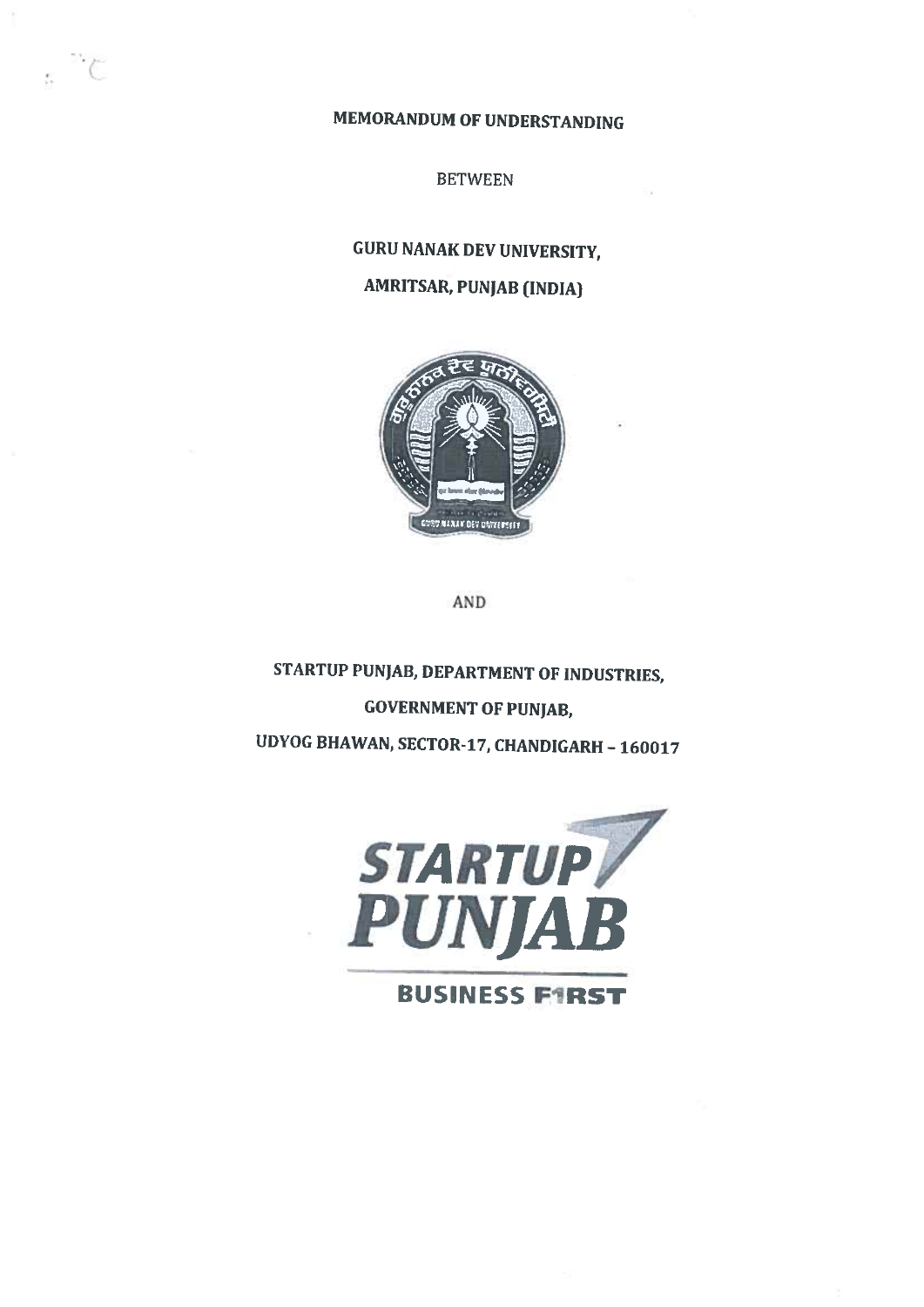# This Memorandum of Understanding BY and Between

STARTUP PUNJAB, DEPARTMENT OF INDUSTRIES, GOVERNMENT OF PUNJAB, having its office at Udyog Bhawan, Sector-17, Chandigarh - 160017 (hereinafter referred to as "Startup Punjab" which expression shall, unless repugnant to the context or meaning thereof, be deemed to include its successors and permitted assigns) of the first part.

#### And

Guru Nanak Dev University established at G.T. Road, Amritsar - 143005 (Punjab) (hereinafter referred to as "GNDIJ" which expression shall, unless repugnant to the context or meaning thereof, be deemed to include its successors and permitted assigns) of the Second part.

For the purposes of this MoU, Startup Punjab and Guru Nanak Dev University (GNDU) shall be individually referred to as "Party" and collectively as "Parties".

### 1. PREAMBLE:

Whereas, Startup Punjab, Department of Industries & Commerce, Government of Punjab ("Startup Punjab") aims to create an effective startup ecosystem in the state of Punjab by building a network of various constituents of startup ecosystem like institutions/organization, investing agencies, Incubation Centres, R&D institutes etc., and creating synergy among their activities and providing <sup>a</sup> platform to early stage startups/startups to grow their ideas into proof of concept, and help them with market positioning of their products /services by connecting them with mentors and incubation centres to facilitate, promote and enhance competitiveness of startups in the state of Punjab within the framework of policies/Schemes/Guidelines issued by Government of Punjab from time to time.

Whereas, Guru Nanak Dev University ("GNDU") established at Amritsar (Punjab) on November 24, 1969, has <sup>a</sup> long tradition of pursuing excellence in teaching and research in the area of science, technology, humanities, social sciences, performing arts and sports. It is one of the premier institutions of the country, accredited at "A++" grade (highest level as per modified criteria notified on 27.07.2017) by NAAC and Conferred "University with Potential for Excellence" status by UGC. The university supports excellence and innovation in academic programmes and promotes excellence in research, scholarship and teaching.

Whereas, the "GNDU" through its 'Incubation Centre' i.e "Golden Jubilee Centre for Entrepreneurship and Innovation (hereinafter referred to as GJCEI) & Centre for Agricultural Research and Innovation (hereinafter referred to as CARl)" set up under component 4 (Quality and Excellence in Selected State Universities) of Rashtriya Ucchatar Shiksha Abhiyan (RUSA 2.0) is willing to be the part of journeyto promote Startup ecosystem in the state of Punjab by partnering with Startup Punjab by leveraging is extensive experience and mentorship resources.

#### 2. OBJECTIVE /SCOPE of MOU:

The Parties have come together with an objective to make joint efforts for creating <sup>a</sup> conducive ecosystem in the state. The Parties understand that this MoU shall be construed on best efforts basis and hence, this legally non-binding, non-financial and non-exclusive MoU sets for the term

 $\overline{Q}$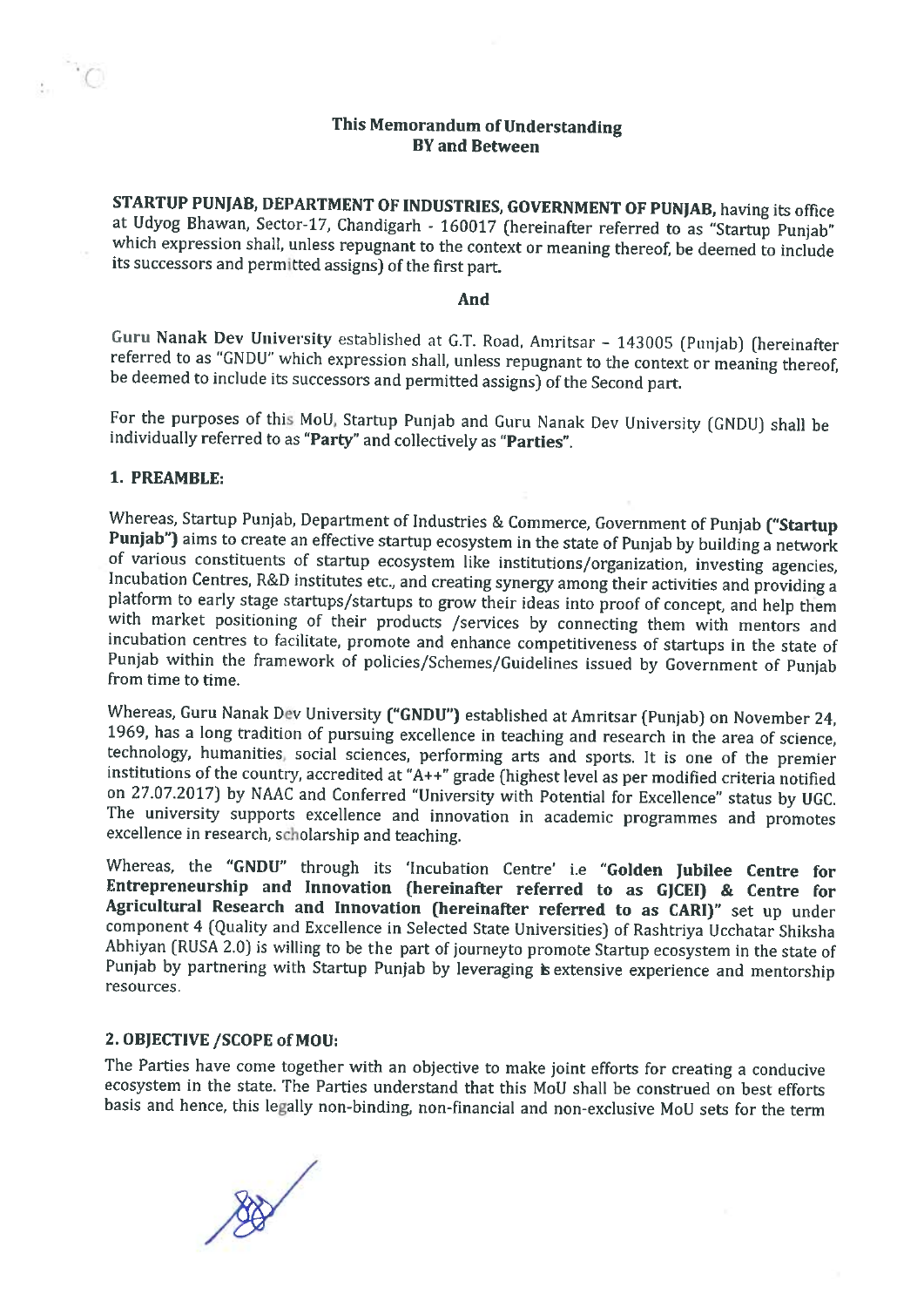and conditions under which Startup Punjab and Guru Nanak Dev University (GNDU) will engage in <sup>a</sup> mutually beneficial relationship to achieve the aforesaid objective.

# 3. ROLES & RESPONSIBILITIES:

 $\tilde{C}$ 

NOW, THEREFORE, the Parties hereby understand as follows:

# 3.1 Startup Punjab's Deliverables

- 1. To work for creating awareness about the startups ecosystem and state policy initiatives w.r.t Startups at GNDU/GJCEI/CARI by holding awareness workshops and to encourage innovation among students /startups to come up with ideas by way of holding ideation workshops, hackathons and other startup related activities at GNDU/GJCEI/CARI.
- 2. To facilitate GNDU/GJCEI/CARI based Startups for formulating business model/plan through Mentors registered with Startup Punjab and connecting them with investors/other partners such as TIE,CAN,TAN etc for pitching and fund raising.
- 3. To help GNDU/GJCEI/CARI to incorporate best practices and processes with respected to facilities being provided to startups.
- 4. To support GNDU/GJCEI/CARI in designing special programs on entrepreneurship and innovation and Agricultural Research and Innovation for university students.

# 3.2 GNDU's Deliverables

- 1. To partner with Startup Punjab in conducting and implementing various startup ecosystem related programs of mutual interest.
- 2. To encourage GNDU/GJCEI/CARI incubated startups to register with Startup Punjab.
- 3. To encourage university students to apply for Startup Punjab's budding entrepreneur initiative.
- 4. To provide incubation support and mentorship support to startups registered with Startup Punjab.
- 5. To participate jointly/actively in events organized by Startup Punjab and facilitate Startup Punjab for holding such events at premises of GNDU/GJCEI/CARI by providing resource persons and <sup>o</sup> her necessary infrastructure and IT support such as halls, auditoriums, AV/projection systems etc. for conduction the said events..

#### 4. TENURE OF MOU:

The present MoU shall come into force on the date of its signature and shall remain in force for <sup>a</sup> period of TWO years. Thereafter, it shall be automatically renewed for further period of ONE years, unless either Party terminates the present MoU by giving <sup>a</sup> written notice of its intention to terminate to the other Party atleast 45 days in advance.

"4